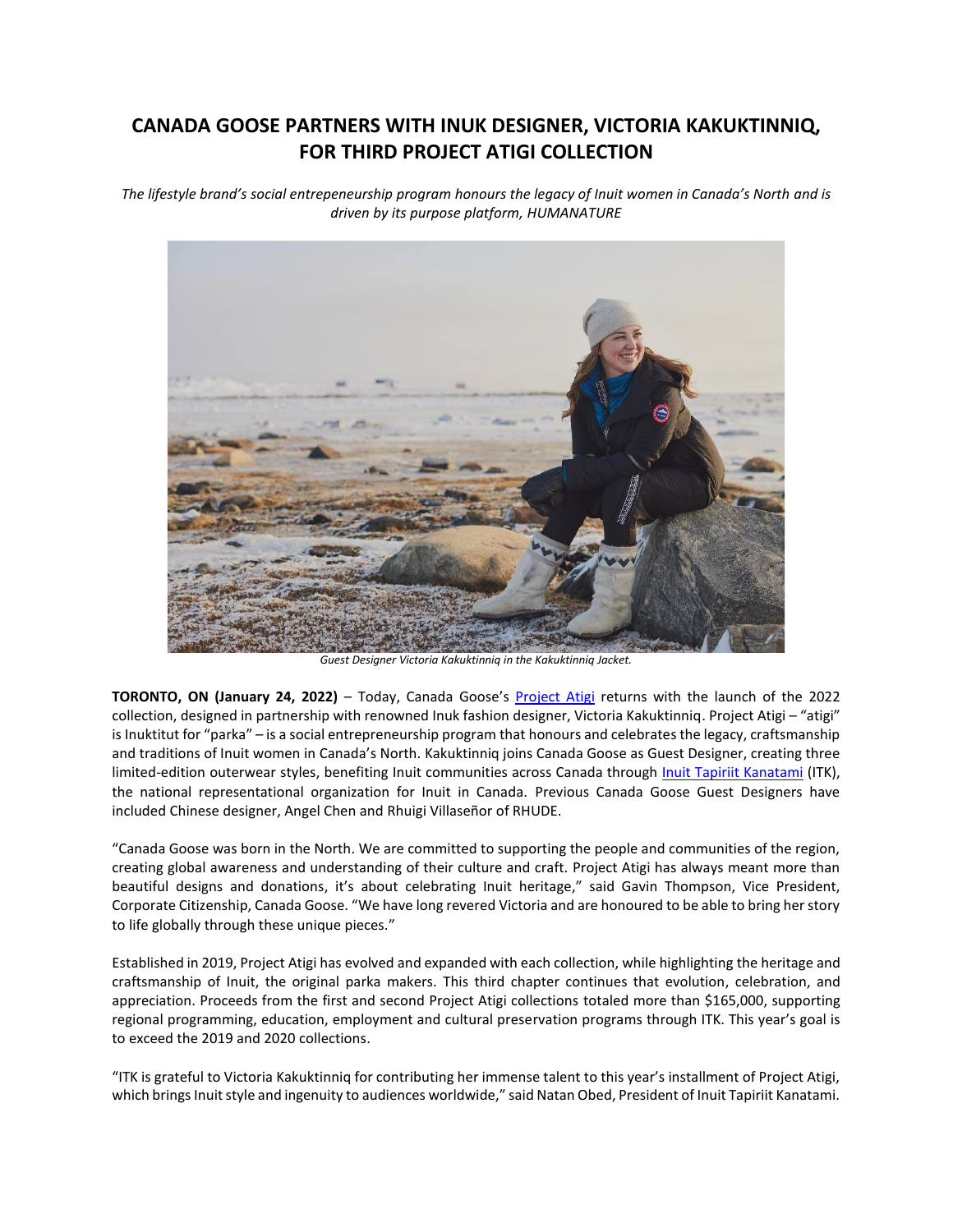"Our ongoing relationship with Canada Goose helps to empower Inuit craftspeople, support entrepreneurship and community development in Inuit Nunangat, the Inuit homeland in Canada, and educate consumers about Inuit history and culture. Congratulations, Victoria, on your beautiful collection."

"Project Atigi is so empowering – for myself, my community and other Inuit women. Sewing traditional garments is an important part of life in the North. We are artists, we tell our stories through our product. It's more than our livelihood, it's a way of life," said Kakuktinniq. "Bringing my designs to the global stage is important because it celebrates, educates and inspires. I'm grateful to be a voice for my culture and to give back in such a profound way."



*Kakuktinniq Parka: Dark Jade Green* | *Kakuktinniq Down Jacket: Amethyst* | *Kakuktinniq Jacket: Dark Azure*

Kakuktinniq is known for fusing traditional garments with a modern style. She brought this iconic approach to the collection, bringing the characteristics of traditional Inuit garments – hoods, hems and trims – with modern silhouettes. The collection's three pieces, all aptly named after their designer, are created for year-round pursuits, each with feminine details and flattering shapes. The Kakuktinniq Parka delivers warmth and protection in the harshest conditions, while the Kakuktinniq Down Jacket is a lighter weight piece for versatility across seasons. The Kakuktinniq Jacket is a windproof and water repellent piece for transitional temperatures and everchanging elements. The latter styles were designed to be layered together for added protection and warmth.

Kakuktinniq's story is further reflected through the collection's rich colour palette. Dark Jade Green, Amethyst, Dark Azure and Black evoke the Northern Lights, representing the night sky from her hometown of Rankin Inlet. A bespoke tattoo trim, created by her for this collection, also finishes off each style.

"Inuit have a long history of traditional tattooing. The designs and their meanings vary between people and communities," explains Kakuktinniq. "This specific design represents key milestones in my life, my strength and is a tribute to my parents and daughter, who have always supported me personally and professionally."